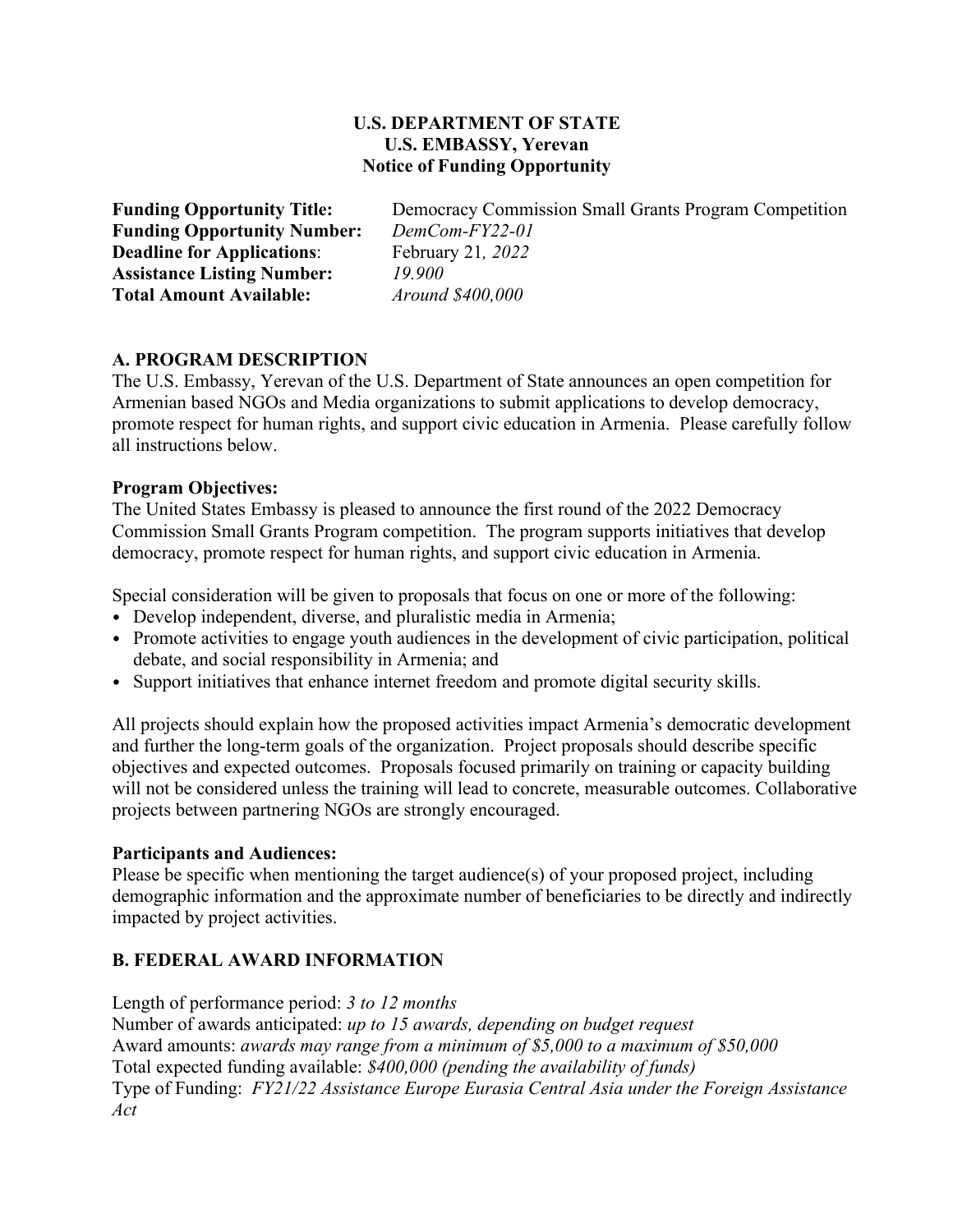Anticipated program start date: *August 1, 2022*

# **This notice is subject to availability of funding.**

**Funding Instrument Type:** The type of funding instrument, exact amount of funding, the scope of work, and the terms and conditions of a successful award will be determined in pre-award negotiations between the applicant and U.S. Embassy representatives after the application has been selected for funding.

The funding instrument will be either a grant or a cooperative agreement. The award will be a cooperative agreement if the proposed project involves substantial U.S. Embassy involvement. "Substantial involvement" means that, after the award is approved for funding, the U.S. Embassy will assist, guide, coordinate, or participate in project activities in a partnership role. The U.S. Embassy will NOT assume direction, primary responsibility, or a dominant role in project activities. These reside with the recipient for the project as a whole.

**Project Performance Period**: Proposed projects should be completed within 12 months of the project start date. The Department of State will entertain applications for continuation grants funded under these awards beyond the initial budget period on a non-competitive basis subject to the availability of funds, satisfactory progress of the project and a determination that continued funding would be in the best interest of the U.S. Department of State.

# **C. ELIGILIBITY INFORMATION**

1. Eligible Applicants:

The following organizations are eligible to apply:

- Armenian not-for-profit organizations, including think tanks and civil society/nongovernmental organizations;
- Independent media outlets registered in Armenia.
- 2. Cost Sharing or Matching:

*Cost sharing is encouraged but not required. Matching is not required.*

3. Other Eligibility Requirements

In order to be eligible to receive an award, all organizations must have a unique entity identifier (Data Universal Numbering System/DUNS number from Dun & Bradstreet), as well as a valid registration on: [www.SAM.gov.](http://www.sam.gov/) Please see Section D.3 for information on how to obtain these registrations.

# **D. APPLICATION AND SUBMISSION INFORMATION**

*1.* All applications must be written in English using the application portal available at the following link:<https://bit.ly/3yNVWsG>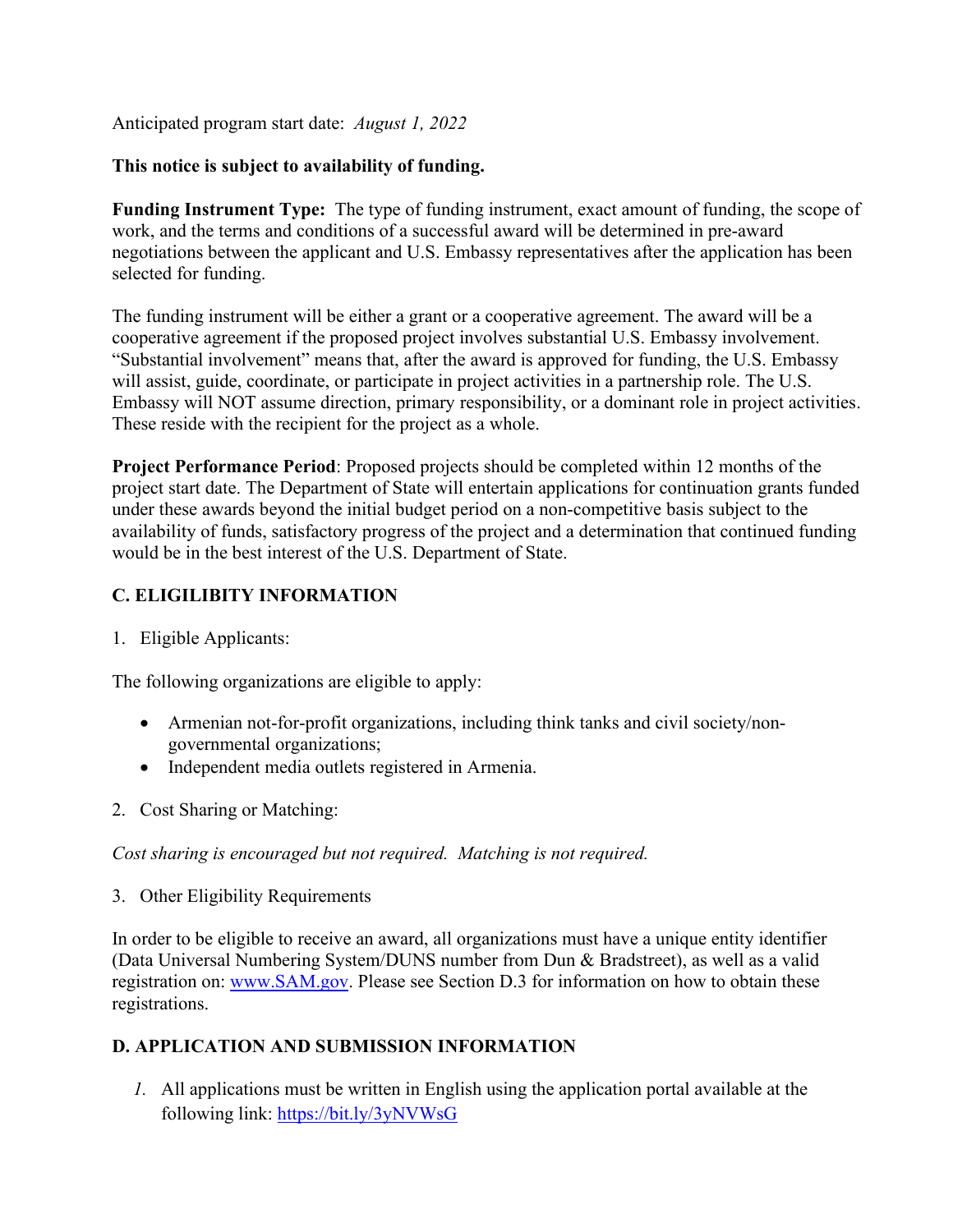Only applications submitted before the deadline will be considered for funding. After submitting the application electronically, the portal will notify the applicants about their successful submission.

### **2. Content and Form of Application**

Please follow all instructions below carefully. Proposals that do not meet the requirements of this announcement or fail to comply with the stated requirements will be ineligible.

Please ensure:

- The proposal clearly addresses the goals and objectives of this funding opportunity
- All documents are in English
- All budgets are in U.S. dollars

### The following documents are **required**:

### **Mandatory application forms**

- **SF-424** *(Application for Federal Assistance – organizations)* please note that this form is incorporated in the application link
- **SF-424A** *(Budget Information for Non-Construction programs) available to download at the application link*
- **SF-424B** *(Assurances for Non-Construction programs) available to download at the application link*

**Proposal:** The proposal should contain sufficient information that anyone not familiar with it would understand exactly what the applicant wants to do. For the applicant's convenience the link to the platform provides subsections to fully submit the narrative of the proposal.

- **Proposal Summary:** Short narrative that outlines the proposed project, including project objectives and anticipated impact (up to 600 characters).
- **Introduction to the Organization applying**: A description of past and present operations, showing ability to carry out the project, including information on all previous grants from the U.S. Embassy and/or U.S. government agencies (up to 500 characters).
- **Project justification:** Clear, concise and well-supported statement of the problem to be addressed and why the proposed project is needed (up to 2,000 characters).
- **Project Goals and Objectives:** The "goals" describe what the project is intended to achieve. The "objectives" refer to the intermediate accomplishments on the way to the goals. These should be achievable and measurable (up to 2,000 characters).
- **Project Description**: Describe the project activities and how they will help achieve the objectives. A description of how the project is expected to work to solve the stated problem and achieve the goal (up to 4,000 characters).
- **Proposed Project Schedule and Timeline:** The proposed timeline for the project activities. Include the dates, times, and locations of planned activities and events (up to 4,000 characters).
- **Key Personnel:** Names, titles, roles and experience/qualifications of key personnel involved in the project. What proportion of their time will be used in support of this project (up to 1,000 characters)?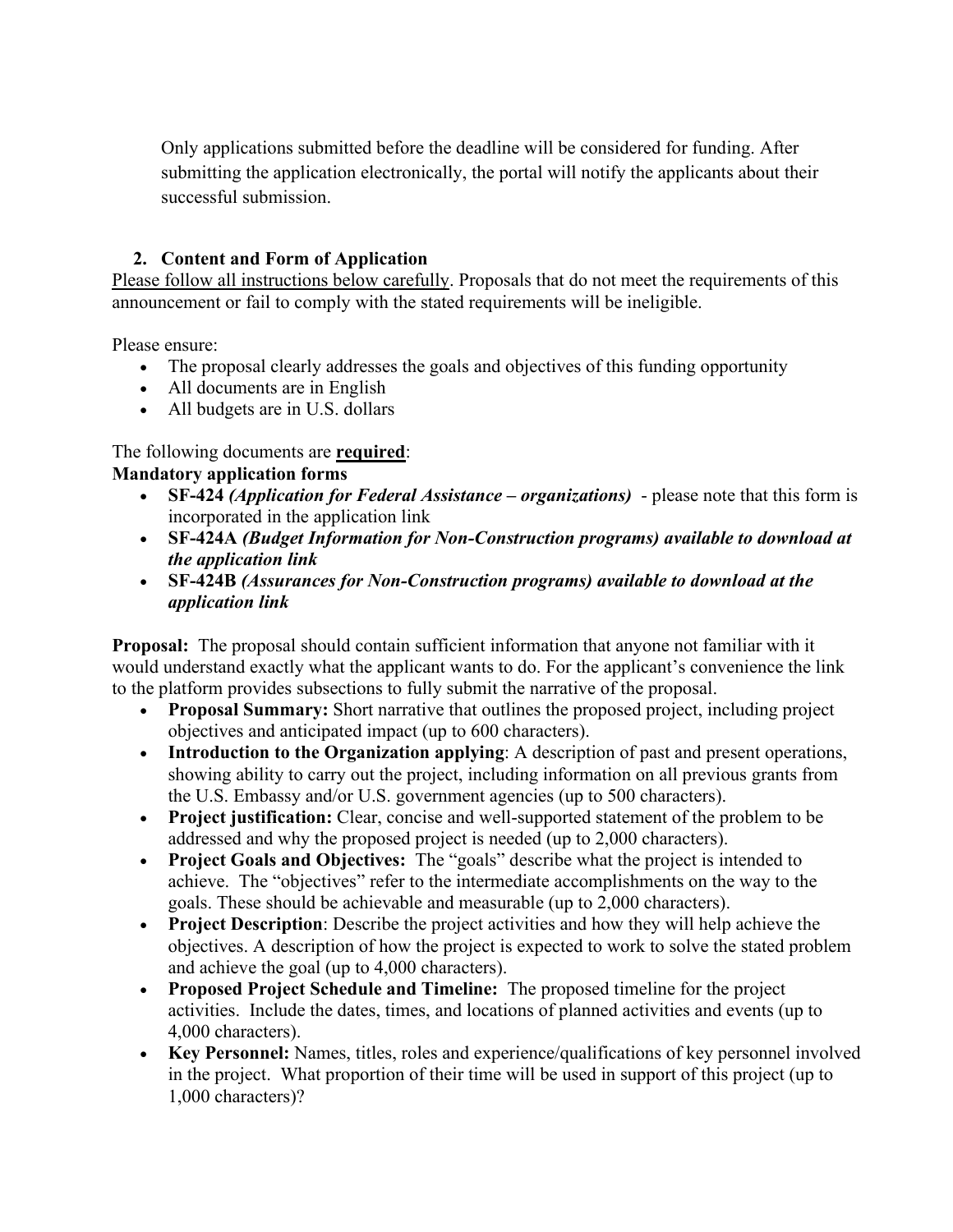- **Project Partners:** List the names and type of involvement of key partner organizations and sub-awardees (up to 1,000 characters).
- **Project Monitoring and Evaluation Plan:** This is an important part of successful grants. Throughout the time-frame of the grant, how will the activities be monitored to ensure they are happening in a timely manner, and how will the project be evaluated to make sure it is meeting the goals of the grant (up to 3,000 characters)?
- **Future Funding or Sustainability** Applicant's plan for continuing the project beyond the grant period, or the availability of other resources, if applicable (up to 1,500 characters).

**Budget Justification Narrative**: After filling out the SF-424A Budget (above), use a separate sheet of paper to describe each of the budget expenses in detail. See section *H. Other Information: Guidelines for Budget Submissions* below for further information.

# **Attachments:**

- One-page CV or resume of key personnel who are proposed for the project;
- Letters of support from project partners describing the roles and responsibilities of each partner;
- If your organization has a NICRA and includes NICRA charges in the budget, your latest NICRA should be included as a PDF file;
- Organization's registration documents;
- Official permission letters, if required for project activities;
- For the full application, the standard application package, consisting of the standard forms. i.e., SF-424, SF-424A, is available at: [http://www.grants.gov](http://www.grants.gov/)

# **3. Unique Entity Identifier and System for Award Management (SAM.gov)**

# **Required Registrations:**

Any applicant listed on the Excluded Parties List System (EPLS) in the [System for Award](https://sam.gov/)  [Management \(SAM\)](https://sam.gov/) is not eligible to apply for an assistance award in accordance with the OMB guidelines at: 2 CFR 180 that implement Executive Orders 12549 (3 CFR, 1986 Comp., p. 189) and 12689 (3 CFR, 1989 Comp., p. 235), "Debarment and Suspension." Additionally, no entity listed on the EPLS can participate in any activities under an award. All applicants are strongly encouraged to review the EPLS in SAM to ensure that no ineligible entity is included.

All organizations applying for grants must obtain these registrations. All are free of charge:

- Unique entity identifier from Dun & Bradstreet (DUNS number)
- NCAGE/CAGE code
- [www.SAM.gov](http://www.sam.gov/) registration

Step 1: Apply for a DUNS number and an NCAGE number (these can be completed simultaneously).

DUNS application: Organizations must have a Data Universal Numbering System (DUNS) number from Dun & Bradstreet. If your organization does not have one already, you may obtain one by calling: 1-866-705-5711 or visiting: [http://fedgov.dnb.com/webform.](http://fedgov.dnb.com/webform)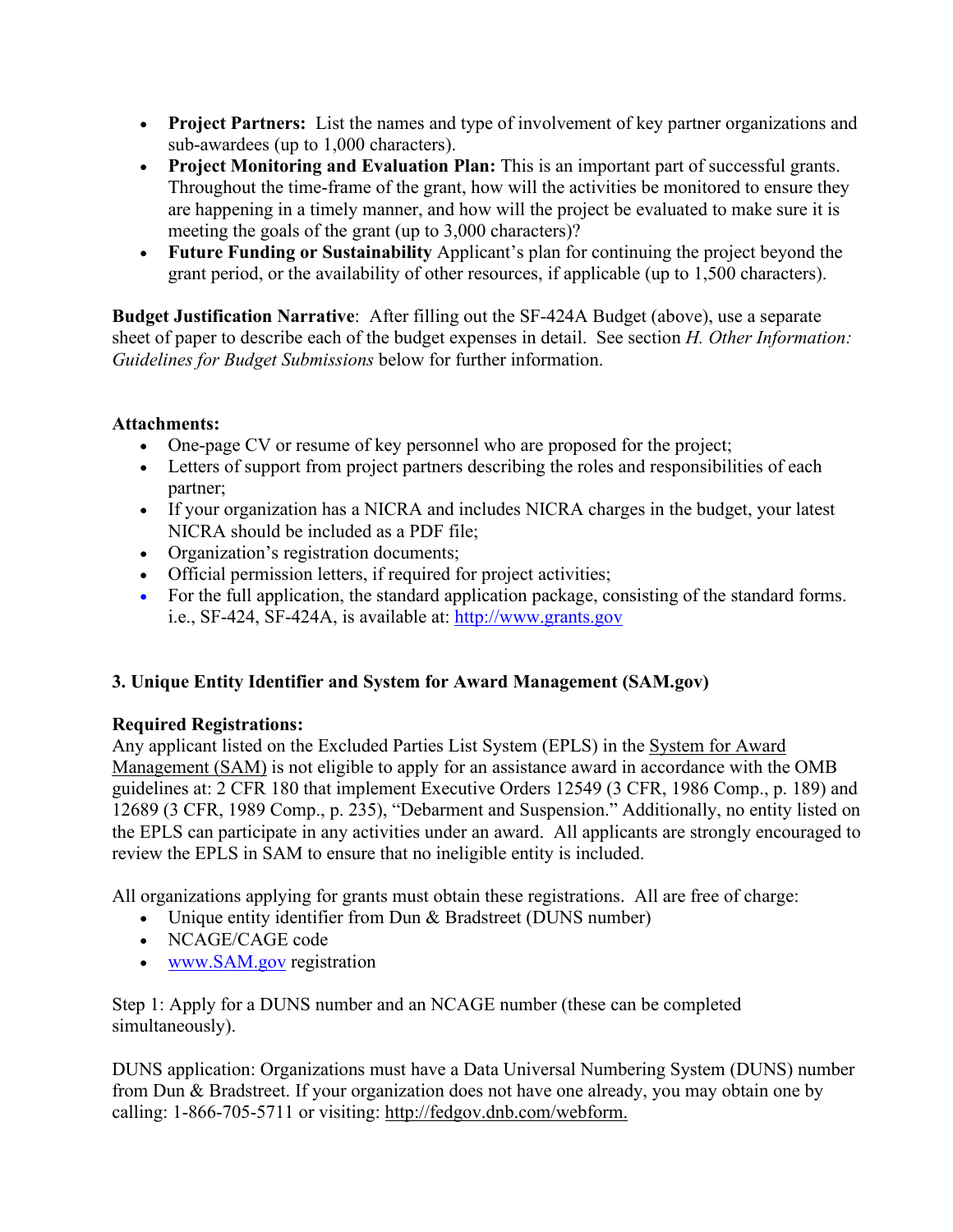Step 2: NCAGE application: Application page here: <https://eportal.nspa.nato.int/AC135Public/scage/CageList.aspx> Instructions for the NCAGE application process: [https://eportal.nspa.nato.int/AC135Public/Docs/US%20Instructions%20for%20NSPA%20NCAGE.](https://eportal.nspa.nato.int/AC135Public/Docs/US%20Instructions%20for%20NSPA%20NCAGE.pdf) [pdf](https://eportal.nspa.nato.int/AC135Public/Docs/US%20Instructions%20for%20NSPA%20NCAGE.pdf)

For NCAGE help from within the U.S., call: 1-888-227-2423 For NCAGE help from outside the U.S., call: 1-269-961-7766 Email: [NCAGE@dlis.dla.mil](mailto:NCAGE@dlis.dla.mil) for any problems in getting an NCAGE code.

Step 3: After receiving the NCAGE Code, proceed to register in SAM.gov by logging onto: [https://www.sam.gov.](https://www.sam.gov/) SAM registration must be renewed annually.

Registration is free. ALL three registrations must be completed before an applicant can submit an application. Since complete registration can take from three (3) days to four (4) weeks or longer to complete, begin the registration process early.

### **4. Submission Dates and Times**

Applications are due **by February 21, 2022, 23:59** local (Armenian). Applications submitted after the deadline will not be considered.

### **5. Funding Restrictions**

The funds requested under this program CANNOT fund: partisan political activity; humanitarian aid and charities or charitable activities; scientific research; fundraising campaigns; commercial projects; trade activities; conferences and individual trips abroad; projects aimed primarily at the institutional development of the organization. Please note that award funds cannot be used to purchase alcoholic beverages.

# **6. Other Submission Requirements**

Applications and application materials must be submitted using the application portal set up for this round of competition. Please follow the link to fill in the applications: https://bit.ly/3yNVWsG

Please visit the U.S. Embassy Yerevan website for more specific information about the grant NOFO: https://www.usa.am/cms/announcements.php

# **E. APPLICATION REVIEW INFORMATION**

# 1. Evaluation Criteria

Each application will be evaluated and rated on the basis of the evaluation criteria outlined below.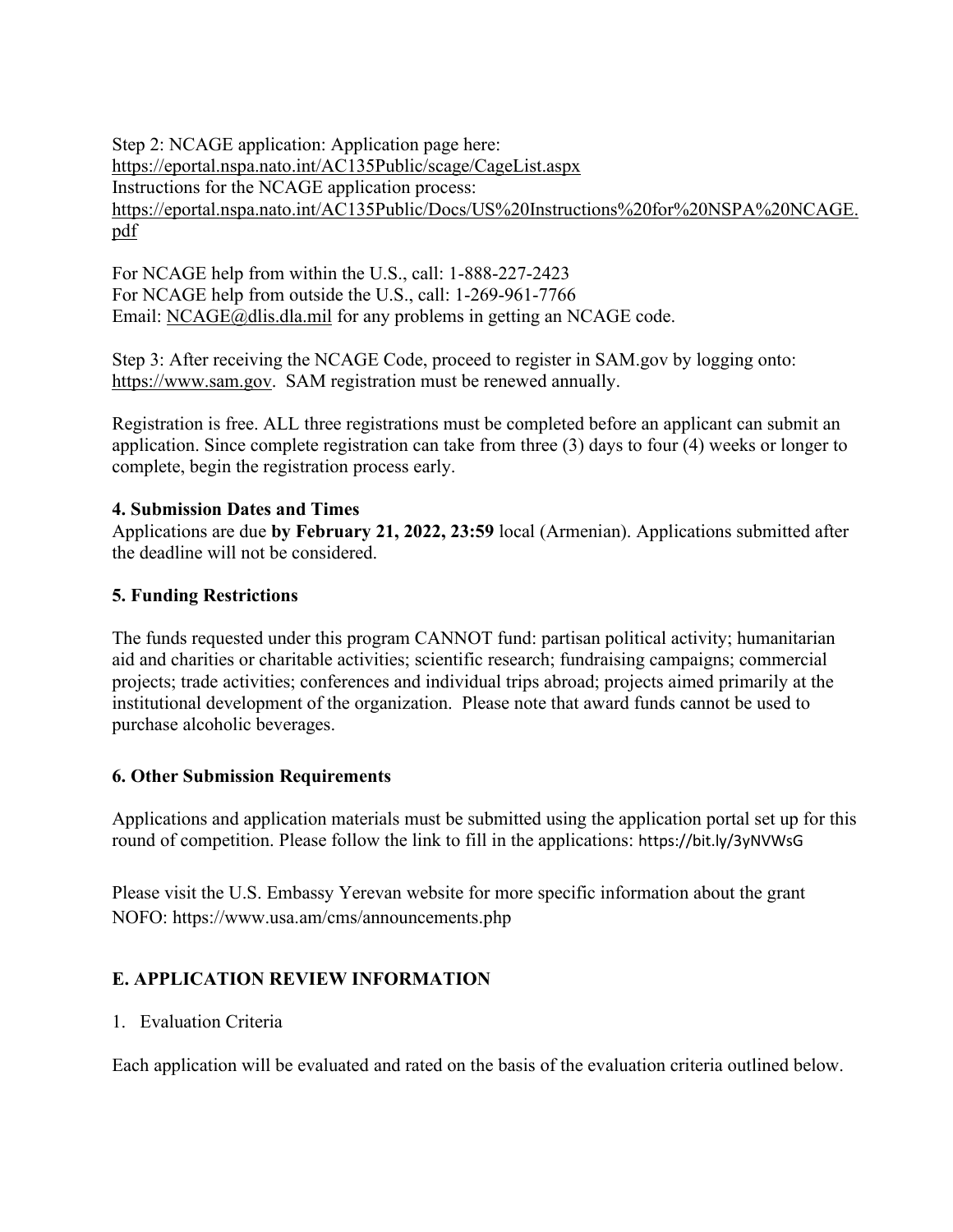Proposals will be evaluated according to the project's relevance to the Democracy Commission Small Grants Program goals; the extent to which the project has clearly formulated objectives, target groups, and expected outcomes; and the ability of the applying organization to carry out the project aims.

**Quality and Feasibility of the Project Idea – (25) points:** The project idea is well developed, with detail about how project activities will be carried out. The proposal includes a reasonable implementation timeline.

**Project Planning/Ability to Achieve Objectives – (20) points:** Goals and objectives are clearly stated and the project approach is likely to provide maximum impact in achieving the proposed results.

**Budget – (10) points:** The budget justification is detailed. Costs are reasonable in relation to the proposed activities and anticipated results. The budget is realistic, accounting for all necessary expenses to achieve proposed activities.

**Expected Results – (20 points):** Applicant demonstrates it is able to measure project success against key indicators and provides milestones to indicate progress toward goals outlined in the proposal. The project includes output and outcome indicators, and shows how and when those will be measured.

**Organizational Capacity and Record on Previous Grants – (15 points):** The organization has expertise in its stated field and has the internal controls in place to manage federal funds. This includes a financial management system and a bank account.

**Sustainability – 10 points:** Project activities will continue to have positive impact after the end of the project.

The maximum score for each criterion is indicated in parentheses. Each criterion includes factors reviewers will consider to determine how well an application meets that criterion. Reviewers must provide comments to justify the scores they provide for each criterion. Applications that best address these criteria will be the most competitive.

2. Review and Selection Process

A review committee will evaluate all eligible applications.

3. Federal Awardee Performance & Integrity Information System (FAPIIS)

For any Federal award under a notice of funding opportunity, if the Federal awarding agency anticipates that the total Federal share will be greater than the simplified acquisition threshold on any Federal award under a notice of funding opportunity may include, over the period of performance (see §200.88 Simplified Acquisition Threshold), this section must also inform applicants: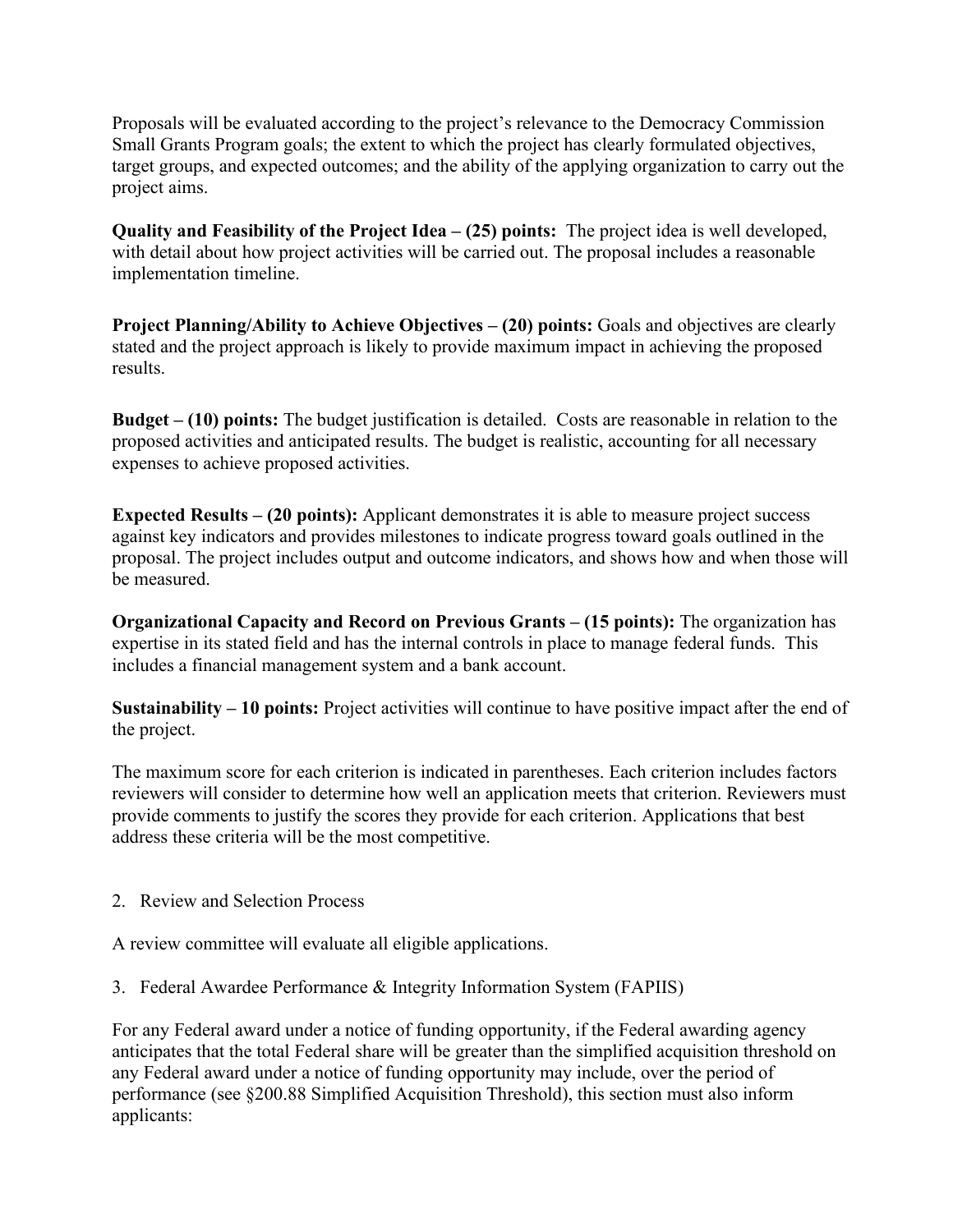i. That the Federal awarding agency, prior to making a Federal award with a total amount of Federal share greater than the simplified acquisition threshold, is required to review and consider any information about the applicant that is in the designated integrity and performance system accessible through SAM (currently FAPIIS) (see 41 U.S.C. 2313);

ii. That an applicant, at its option, may review information in the designated integrity and performance systems accessible through SAM and comment on any information about itself that a Federal awarding agency previously entered and is currently in the designated integrity and performance system accessible through SAM;

iii. That the Federal awarding agency will consider any comments by the applicant, in addition to the other information in the designated integrity and performance system, in making a judgment about the applicant's integrity, business ethics, and record of performance under Federal awards when completing the review of risk posed by applicants as described in §200.206 Federal awarding agency review of risk posed by applicants.

# **F. FEDERAL AWARD ADMINISTRATION INFORMATION**

1. Federal Award Notices

The grant award or cooperative agreement will be written, signed, awarded, and administered by the Grants Officer. The assistance award agreement is the authorizing document and it will be provided to the recipient for review and signature by email. The recipient may only start incurring project expenses beginning on the start date shown on the grant award document signed by the Grants Officer.

If a proposal is selected for funding, the Department of State has no obligation to provide any additional future funding. Renewal of an award to increase funding or extend the period of performance is at the discretion of the Department of State.

Issuance of this NOFO does not constitute an award commitment on the part of the U.S. government, nor does it commit the U.S. government to pay for costs incurred in the preparation and submission of proposals. Further, the U.S. government reserves the right to reject any or all proposals received.

# **Payment Method:**

Payments will usually be made in two segments. An initial segment will be authorized to initiate the project. The applicant must provide an interim report about the use of the first segment of funds before the second segment is released. A small portion of the funds may be reimbursed once all Final reports/Documents are received and approved by the PAS.

2. Administrative and National Policy Requirements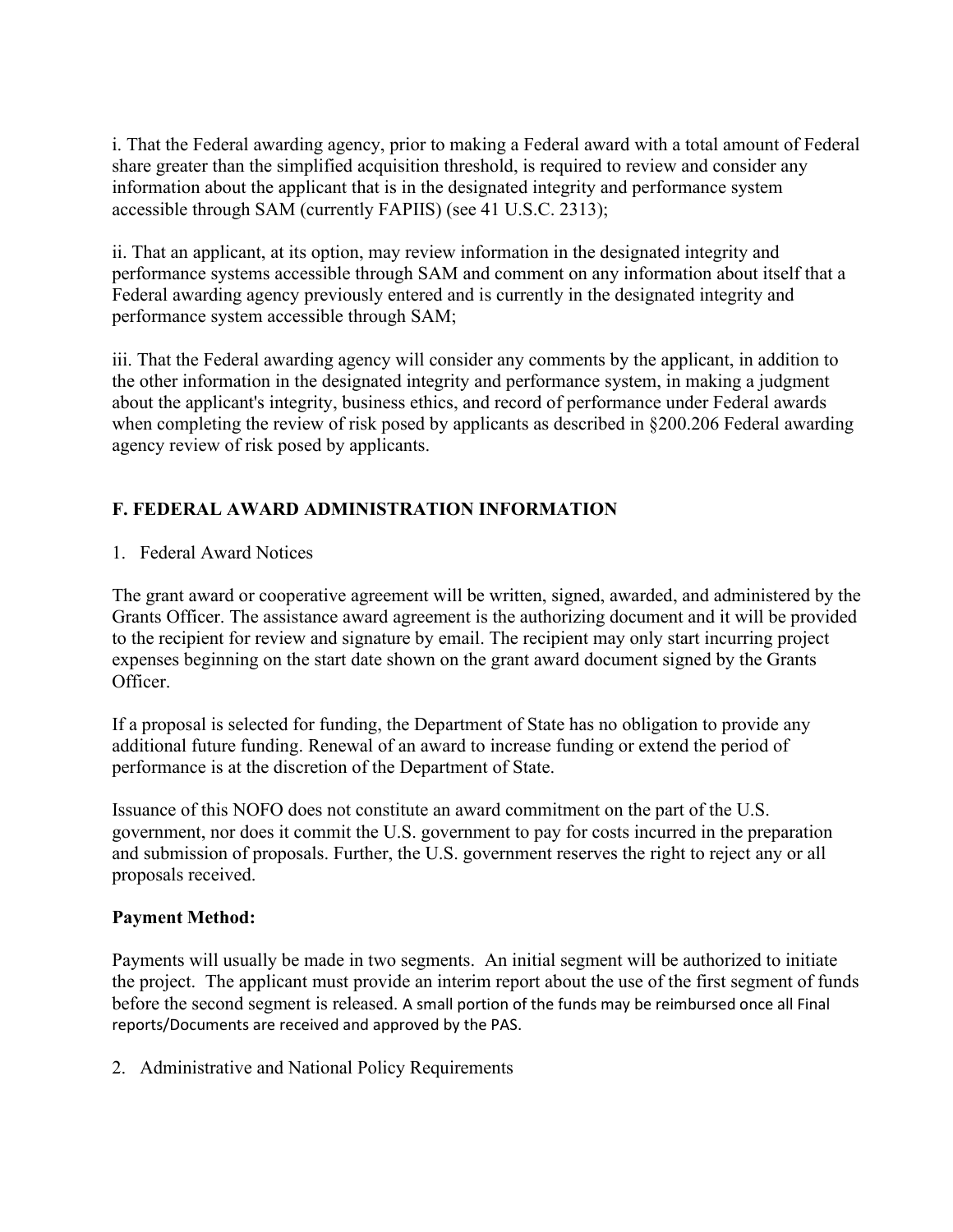Before submitting an application, applicants should review all the terms and conditions and required certifications which will apply to this award, to ensure that they will be able to fully comply.

These include:

- 2 CFR 25 [UNIVERSAL IDENTIFIER AND SYSTEM FOR AWARD MANAGEMENT](https://www.ecfr.gov/cgi-bin/text-idx?SID=81a5f41de81c46a9844617d93a9db081&mc=true&node=pt2.1.25&rgn=div5)
- 2 CFR 170 [REPORTING SUBAWARD AND EXECUTIVE COMPENSATION](https://www.ecfr.gov/cgi-bin/text-idx?SID=81a5f41de81c46a9844617d93a9db081&mc=true&node=pt2.1.170&rgn=div5)  [INFORMATION](https://www.ecfr.gov/cgi-bin/text-idx?SID=81a5f41de81c46a9844617d93a9db081&mc=true&node=pt2.1.170&rgn=div5)
- 2 CFR 175 [AWARD TERM FOR TRAFFICKING IN PERSONS](https://www.ecfr.gov/cgi-bin/text-idx?SID=81a5f41de81c46a9844617d93a9db081&mc=true&node=pt2.1.175&rgn=div5)
- 2 CFR 182 [GOVERNMENTWIDE REQUIREMENTS FOR DRUG-FREE](https://www.ecfr.gov/cgi-bin/text-idx?SID=81a5f41de81c46a9844617d93a9db081&mc=true&node=pt2.1.182&rgn=div5)  [WORKPLACE \(FINANCIAL ASSISTANCE\)](https://www.ecfr.gov/cgi-bin/text-idx?SID=81a5f41de81c46a9844617d93a9db081&mc=true&node=pt2.1.182&rgn=div5)
- 2 CFR 183 [NEVER CONTRACT WITH THE ENEMY](https://www.ecfr.gov/cgi-bin/text-idx?SID=81a5f41de81c46a9844617d93a9db081&mc=true&node=pt2.1.183&rgn=div5)
- 2 CFR 600 [DEPARTMENT OF STATE REQUIREMENTS](https://www.ecfr.gov/cgi-bin/text-idx?SID=81a5f41de81c46a9844617d93a9db081&mc=true&tpl=/ecfrbrowse/Title02/2chapterVI.tpl)
- U.S. DEPARTMENT OF [STATE STANDARD TERMS AND CONDITIONS](https://www.state.gov/about-us-office-of-the-procurement-executive/)

In accordance with the Office of Management and Budget's guidance located at 2 CFR part 200, all applicable Federal laws, and relevant Executive guidance, the Department of State will review and consider applications for funding, as applicable to specific programs, pursuant to this notice of funding opportunity in accordance with the following: NOTE:

- [Guidance for Grants and Agreements in Title 2 of the Code of Federal Regulations](https://www.ecfr.gov/cgi-bin/text-idx?SID=81a5f41de81c46a9844617d93a9db081&mc=true&node=pt2.1.200&rgn=div5) (2 CFR), as updated in the Federal Register's 85 FR 49506 on August 13, 2020, particularly on:
	- o Selecting recipients most likely to be successful in delivering results based on the program objectives through an objective process of evaluating Federal award applications (2 CFR part 200.205),
	- o Prohibiting the purchase of certain telecommunication and video surveillance services or equipment in alignment with section 889 of the National Defense Authorization Act of 2019 (Pub. L. No. 115—232) (2 CFR part 200.216),
	- o Promoting the freedom of speech and religious liberty in alignment with *Promoting Free Speech and Religious Liberty* (E.O. 13798) and *Improving Free Inquiry, Transparency, and Accountability at Colleges and Universities* (E.O. 13864) (§§ 200.300, 200.303, 200.339, and 200.341),
	- o Providing a preference, to the extent permitted by law, to maximize use of goods, products, and materials produced in the United States (2 CFR part 200.322), and
	- o Terminating agreements in whole or in part to the greatest extent authorized by law, if an award no longer effectuates the program goals or agency priorities (2 CFR part 200.340).
- 3. Reporting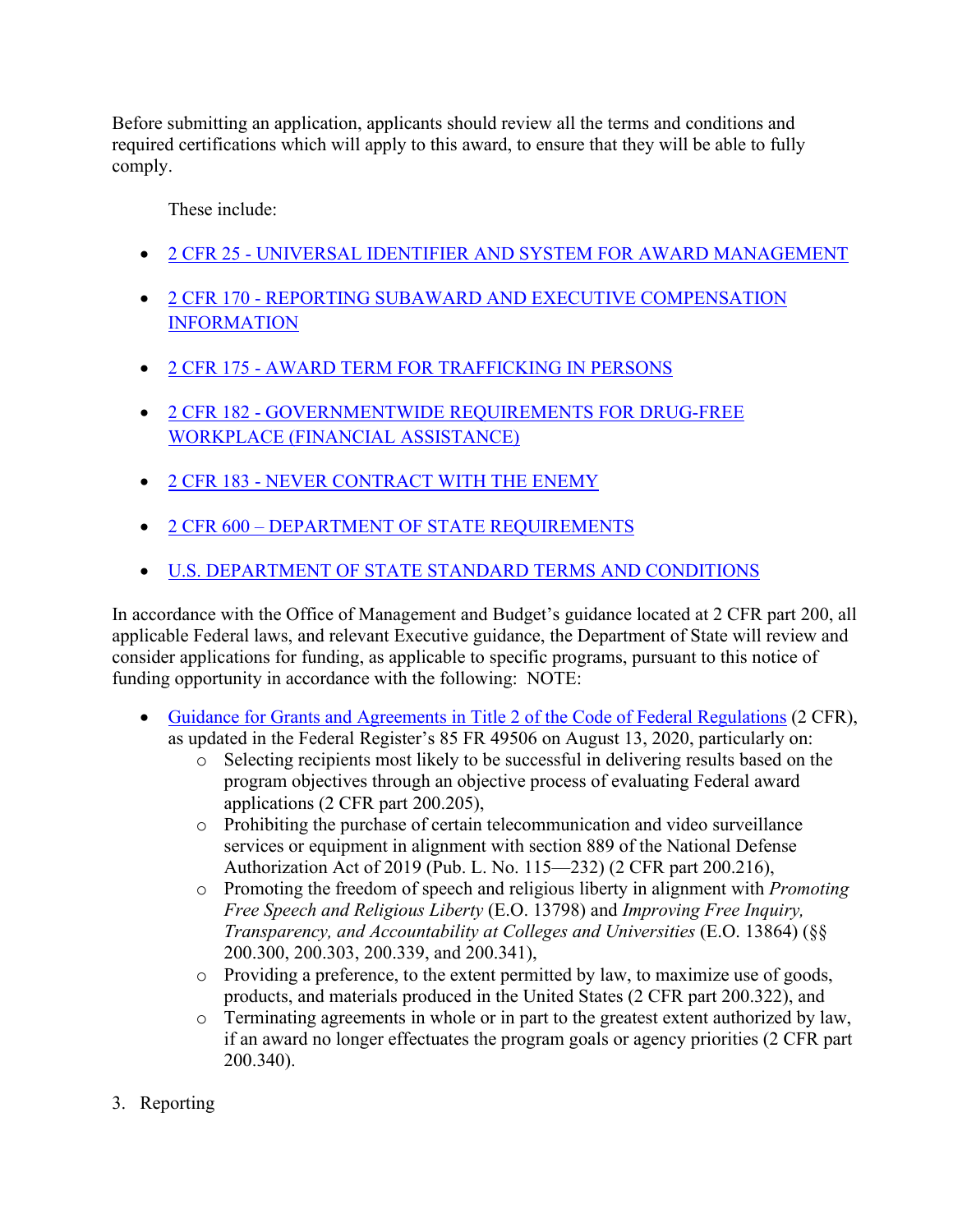**Reporting Requirements**: Recipients will be required to submit financial reports and program reports. The award document will specify how often these reports must be submitted. All recipients must submit a formal report to the Grants Officer upon completion of the project. The report should discuss what was done, whether the project was successful from the applicant's perspective and how it might be improved in the future. Copies of video materials, CDs and other video and audio aids generated during the implementation of the project attesting to the success of the grant activities are welcome, and sometimes required indeed. An accounting of the use of the grant funds must also be included. The information from this report will enable the Democracy Commission to better evaluate future proposals.

Recipients will be required to conduct a gender analysis with clear integration of the findings throughout the recipient's program design and implementation; and include gender-sensitive indicators and sex-disaggregated data in the applicants monitoring, evaluation, and learning plans.

Applicants should be aware of the post award reporting requirements reflected in [2 CFR 200](https://www.ecfr.gov/cgi-bin/retrieveECFR?gp=&SID=027fb85899500d580fc71df69d11573a&mc=true&n=pt2.1.200&r=PART&ty=HTML%20-%20ap2.1.200_1521.i#ap2.1.200_1521.xii)  [Appendix XII—Award Term and Condition for Recipient Integrity and Performance Matters.](https://www.ecfr.gov/cgi-bin/retrieveECFR?gp=&SID=027fb85899500d580fc71df69d11573a&mc=true&n=pt2.1.200&r=PART&ty=HTML%20-%20ap2.1.200_1521.i#ap2.1.200_1521.xii)

**Foreign Assistance Data Review:** As required by Congress, the Department of State must make progress in its efforts to improve tracking and reporting of foreign assistance data through the Foreign Assistance Data Review (FADR). The FADR requires tracking of foreign assistance activity data from budgeting, planning, and allocation through obligation and disbursement. Successful applicants will be required to report and draw down federal funding based on the appropriate FADR Data Elements, indicated within their award documentation. In cases of more than one FADR Data Element, typically program or sector and/or regions or country, the successful applicant will be required to maintain separate accounting records.

# **G. FEDERAL AWARDING AGENCY CONTACTS**

If you have any questions about the grant application process, please contact: *[sahakyanl@state.gov](mailto:sahakyanl@state.gov)*.

# **H. OTHER INFORMATION**

### **Guidelines for SF forms**

Here is guidance on completing some of the required Standard Federal Forms:

- Application for Federal Assistance, Standard Form SF-424.
	- $\circ$  Items 18a g (Estimated Funding (\$). These items must reflect (1) the total Federal funding requested for the project, (2) the total match, if match is a factor, for the project, and (3) the total project cost, which equals the total Federal funding requested for the project plus the total match, if there is match.
	- o Item 21 (Authorized Representative). Signatures (electronic or ink) must match the name printed in the "Authorized Representative" section of the SF-424 Block 21. Another Authorized Representative may not sign on behalf of the individual noted in Block 21.
- Budget Information, Non-construction Programs, Standard Form SF-424A.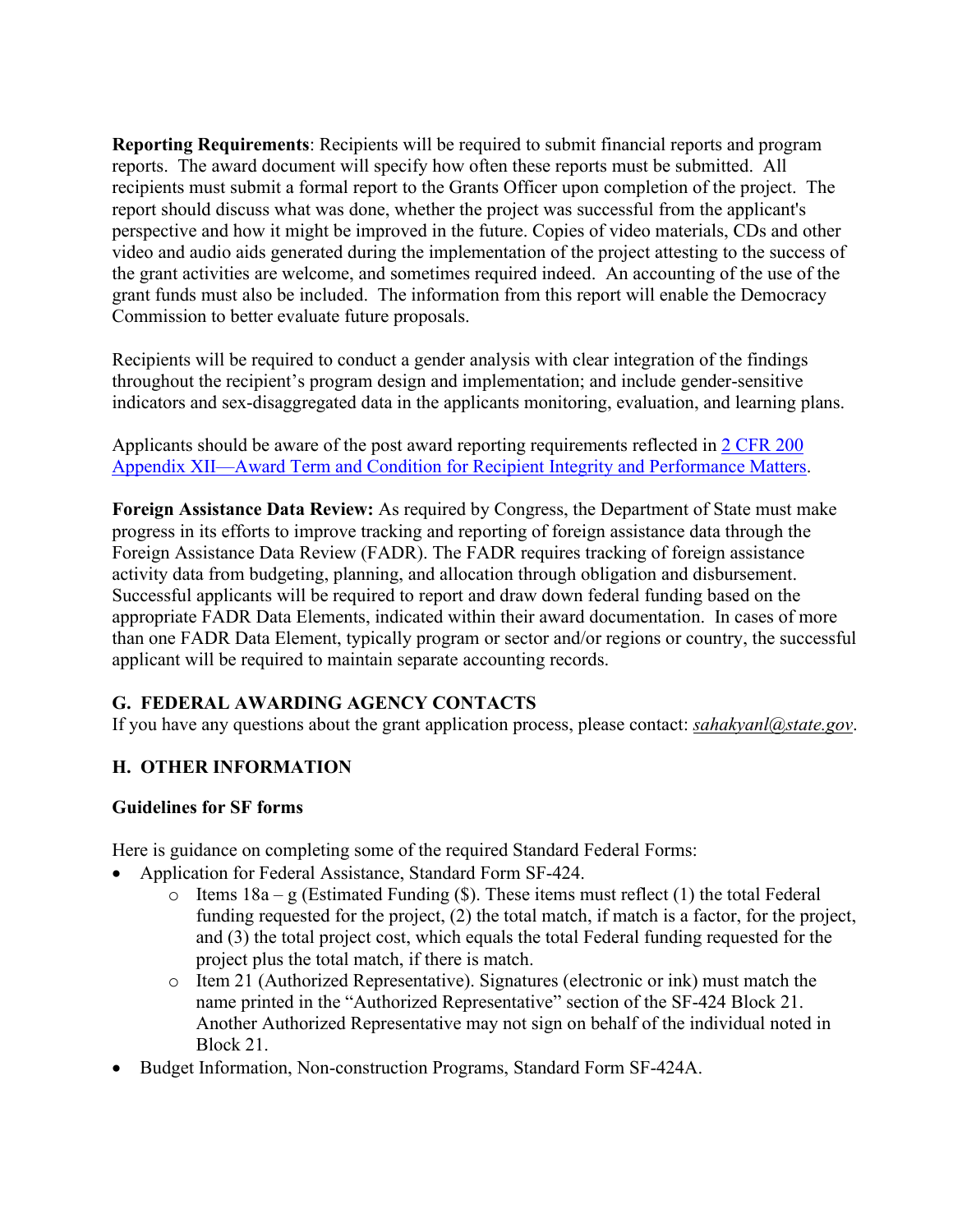Submit separate SF-424A budget forms for requested funding. In Section B, use separate columns to indicate how Federal funds, and matching funds, if match is a factor, are broken down by each cost category, i.e., by each line item.

• SF-424B, Assurances - Non-construction Programs. This must be completed for each submitted non-construction application.

#### **Guidelines for Project Narrative**

It is critical that the project summary accurately describe the project being proposed and convey all essential elements of the project. Provide a summary of the proposed project (a paragraph maximum). Someone unfamiliar with your proposal should be able to read the project summary and understand your proposal.

Project Objectives: List primary objectives for the entire project period. Use plain language.

#### Detailed Project Narrative:

Detail what your project will achieve under the following headings: What, Why, Who, How, and When? Explain each aspect of your proposal clearly, and address each topic below. Reviewers must be able to connect proposed activities and project costs. The Detailed Project Narrative should track as tightly as possible the evaluation criteria listed under "Evaluation Criteria," in Section above.

Sustainability. Explain how the funding request will create a sustainable project after the grant funds end. List any other sources of funding that have been requested or will be sought for the project and the status of those requests.

Outcomes. Be sure your proposal describes expected outcomes, rather than outputs. For example, a successful project is not evaluated on the number of beneficiaries (i.e. how many people were trained), but rather on what the beneficiaries will do with the new knowledge gained to make an impact in their communities or society.

Organization and Personnel. Describe how the project will be organized and managed. Demonstrate the applicant's knowledge and experience in delivering the project defined in the application. Describe any partnerships with other organizations which are integral to the project.

#### **Guidelines for Budget Justification**

Detailed Budget Narrative: The Detailed Budget Narrative should explain the need for Federal financial assistance. Provide a detailed spreadsheet, with the narrative, separated into Federal and non-Federal shares (if there is a match), as they relate to specific, requested line items or activities (personnel and salaries, fringe benefits, travel, equipment, supplies, contracts, indirect costs). The Detailed Budget Narrative submitted with the application MUST match exactly the dollar amounts and line item/object classes on the required forms SF-424 and the SF-424A. Round off to the nearest dollar. Do not use cents! We recommend you prepare the Detailed Budget Narrative and spreadsheet first, then insert these numbers into the appropriate line items found on the SF-424A, and finally, complete items 18a-g on the SF-424.